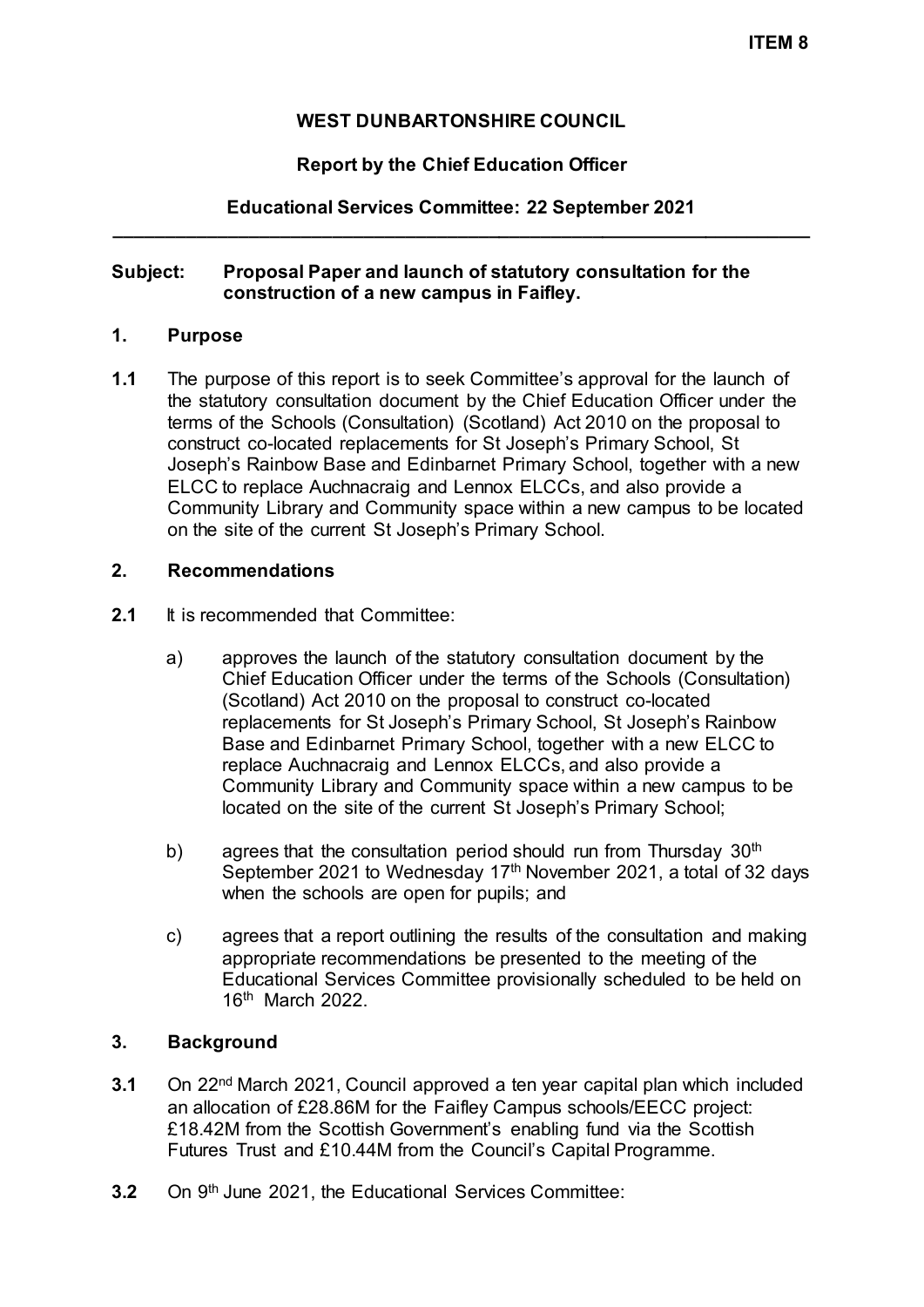- a) Agreed that the St Joseph's Primary site be taken forward as the potential campus provision and authorised the Chief Education Officer to progress with preparation for the Statutory Consultation process to be launched at a future Educational Services Committee;
- b) Agreed that a report outlining the results of the consultation and making appropriate recommendations be presented to a future meeting of the Educational Services Committee.
- c) Noted that the Learning Estate Board  $30<sup>th</sup>$  March 2021, agreed to progress with adopting hub West Scotland as the preferred route to market;
- d) Noted that the present St Joseph's site has been identified as the most appropriate site following an Options Appraisal exercise;
- e) Authorised the Chief Education Officer to develop the design and thereafter tender the same through hub West Scotland procurement route with a report being brought to a future Tendering Committee to allow the contract to be placed following the conclusion of both the Statutory Consultation process and the Council obtaining suitable offer of grant funding from the Scottish Government;
- f) Authorised that further site investigations be undertaken on the St Joseph's site;
- g) Noted that, following completion of the further site investigations, a further report will be tabled at a future Educational Services Committee detailing the results of the site investigations and seeking authority to commence statutory consultation under terms of the Schools (Consultation) (Scotland) Act 2010; and
- h) Authorised the Chief Education Officer, in consultation with the Chief Finance Officer and the Manager of Legal, Democratic and Regulatory Services to procure the necessary technical, legal and financial support through the Scottish Futures Trust (SFT) Framework Agreement.

### **4. Main Issues**

#### **Consultation**

- **4.1** Because this proposal, if enacted, would involve the re-location of Edinbarnet Primary School to the St Joseph's site, the Council is required to carry out a consultation process as detailed in the Schools (Consultation) (Scotland) Act 2010.
- **4.1.1** The 2010 Act requires the education authority to publish a "proposal paper" which sets out the details of the relevant proposal. The Proposal Paper for this project is provided as Appendix 1 to this report.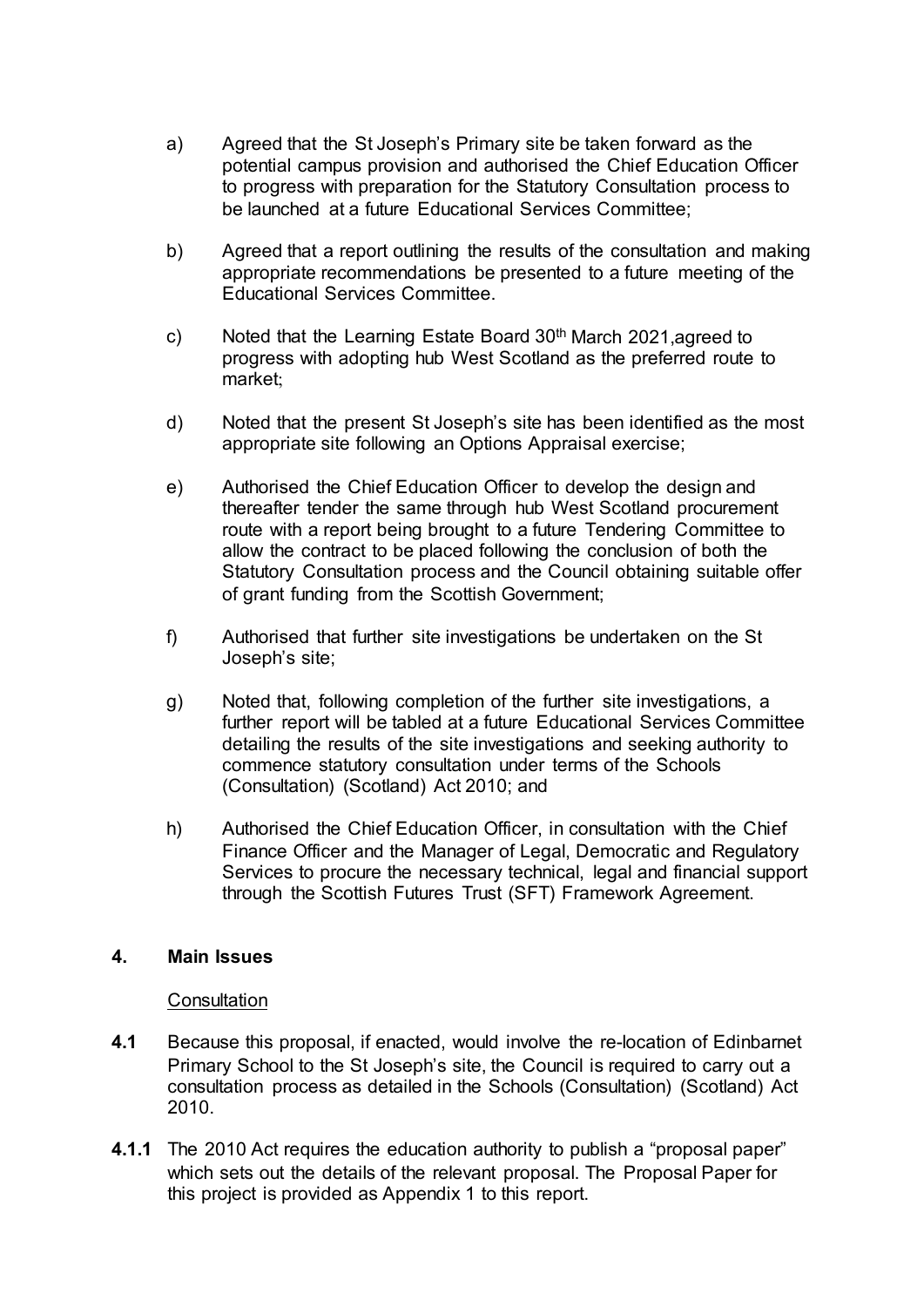- **4.1.2** The 2010 Act also requires the education authority to publish an "educational benefits statement" in relation to any proposal which falls under the terms of the act. The Educational Benefits Statement in relation to the Faifley proposal is included in the Proposal Paper which forms Appendix 1 to this report.
- **4.1.3** The Act defines the statutory consultees for a proposed relocation. All these groups will be invited to respond to this consultation, as would the Archdiocese of Glasgow of the Catholic Church. The questionnaire provided as Appendix 1 to this report will form the basis of the written consultation and may be submitted by hand, by post or electronically to the council.
- **4.1.4** The Act requires a consultation period of at least 6 weeks which must include at least 30 school days. It is proposed that the consultation period for this project should run from 30<sup>th</sup> September 2021 to 17<sup>th</sup> November 2021 (extended to 42 days to allow for "clear days" rule and accommodate 6 days where schools are closed due to an in-service day and October week).
- **4.1.5** The education authority is required, as part of the consultation process, to hold public meetings to discuss the relevant proposal. The public meetings for this proposal will be held on Tuesday  $5<sup>th</sup>$  October 2021 - online at 4pm, and in-person at St. Joseph's Primary school at 7pm.
- **4.1.6** The 2010 Act requires the involvement of Education Scotland in the process. Education Scotland must be provided with the Proposal Paper, the Educational Benefits Statement and the submissions made to the education authority during the consultation period (or, by agreement, a summary of these submissions). Education Scotland then prepares a report on the educational aspects of the proposal.
- **4.1.7** The education authority is then required to publish a "Consultation Report" containing a record of the total number of submissions received, a summary of those submissions and of any oral representations made during the public meeting, a copy of the Education Scotland report and a statement of the authority's response to the written and oral submissions and to the Education Scotland report. Providing all necessary procedures can be undertaken in timescale outlined in section 4.3 below, it is planned to present the Consultation Report on the Faifley project to the meeting of the Educational Services Committee provisionally scheduled to be held on 16<sup>th</sup> March 2022.

### Community Campus and Co-location of schools

**4.2** If this proposal is accepted, it will be the first time that West Dunbartonshire Council has constructed a dedicated community campus housing education and community facilities, although such projects have been successfully undertaken in other local authorities. Learning from other local authorities has been a key task undertaken by our project team in the planning for this development.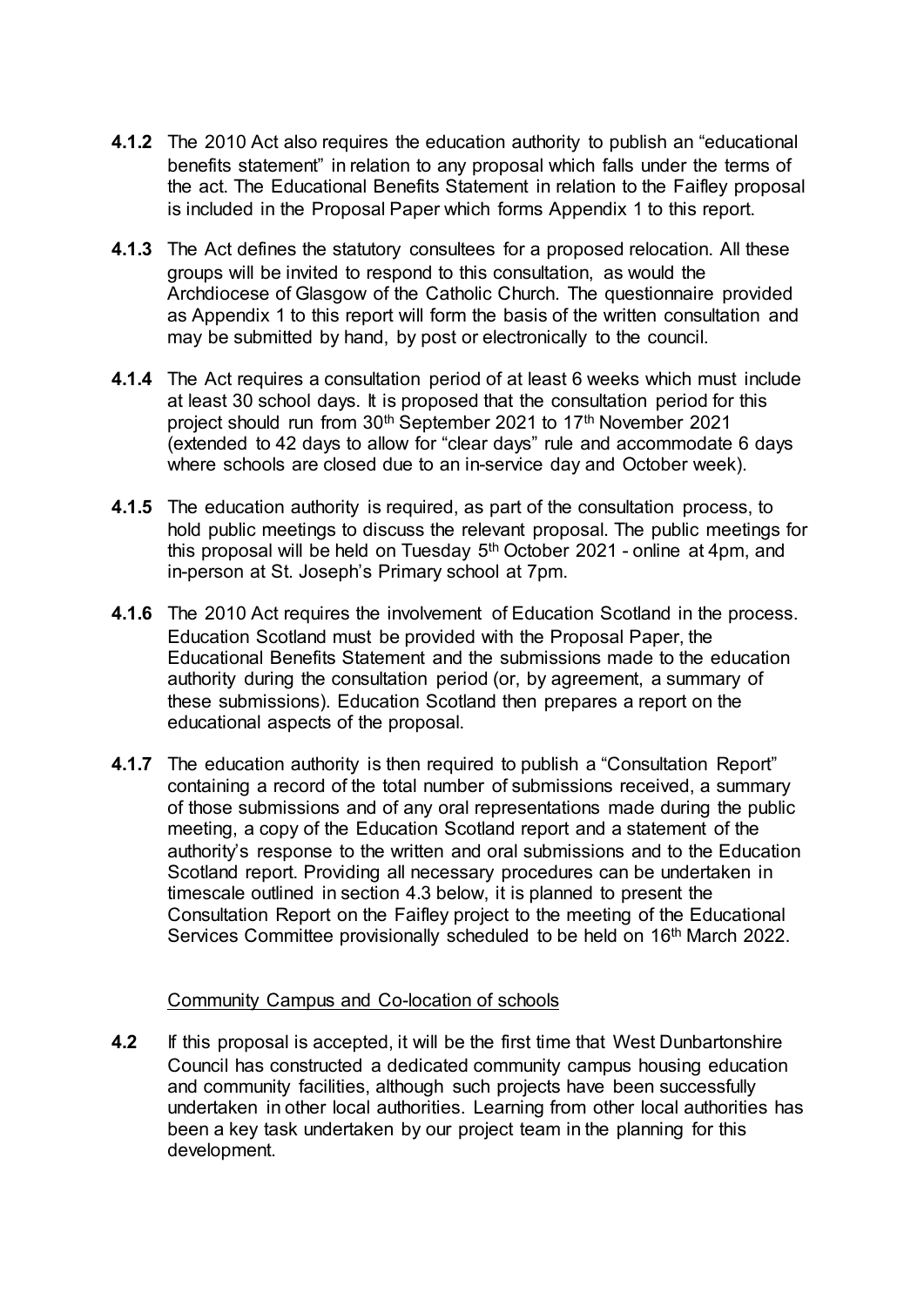- **4.2.1** Co-locating schools is not new for West Dunbartonshire Council, having successfully collocated St. Peter's Primary and Aitkenbar Primary schools in the Bellsmyre campus in 2013, and St. Kessog's Primary and Balloch Primary schools in the Balloch campus in 2018. It is important to stress that like our previous collocated schools, the new St Joseph's Primary School and Edinbarnet Primary School will continue to be separate establishments, with their own learning spaces, staff and head teachers, although some internal and external facilities will be shared.
- **4.2.2** The Archdiocese of Glasgow has developed a protocol for campuses which are shared between denominational and non-denominational schools. This document formed the basis of design work for our previous collocated campuses. The protocol will continue to inform on-going discussions between the Council and the Catholic Church's representative on the Educational Services Committee.
- **4.2.3** There is already a very strong tradition of joint working between St. Joseph's Primary and Edinbarnet Primary school. Over recent years, there have been several excellent examples of the schools working together on anti-sectarian, sports and community projects. The co-location will facilitate the further development of such work, while allowing the two schools to retain their individual identities.
- **4.2.4** The new Early Learning and Childcare Centre will be managed separately from the two schools and will have its own entrance, although it will share some facilities with the schools.

### Tandem Build

**4.3** In order to construct the new campus, a tandem build approach will be taken. Following this approach, each establishment will remain in their current building during the construction of the new campus building, and then on completion, move into the new building, preparing the way for the existing buildings to be demolished and cleared – in the case of the St. Joseph's site for new grounds for learning, and in the case of the Lennox and Edinbarnet campus sites for disposal. The sites for disposal would generate a capital receipt for the Council.

### **5. People Implications**

**5.1** If the proposals are accepted, there will be some effect on staffing levels within the new campus, particularly within cleaning and facilities management services and as two ELC will be merged to form one ELC, the leadership will be reviewed to ensure that it meets service needs. Any changes would be managed via the Council's policies for managing such changes. The timescales involved mean that any reduction in staffing levels will be managed in a planned way.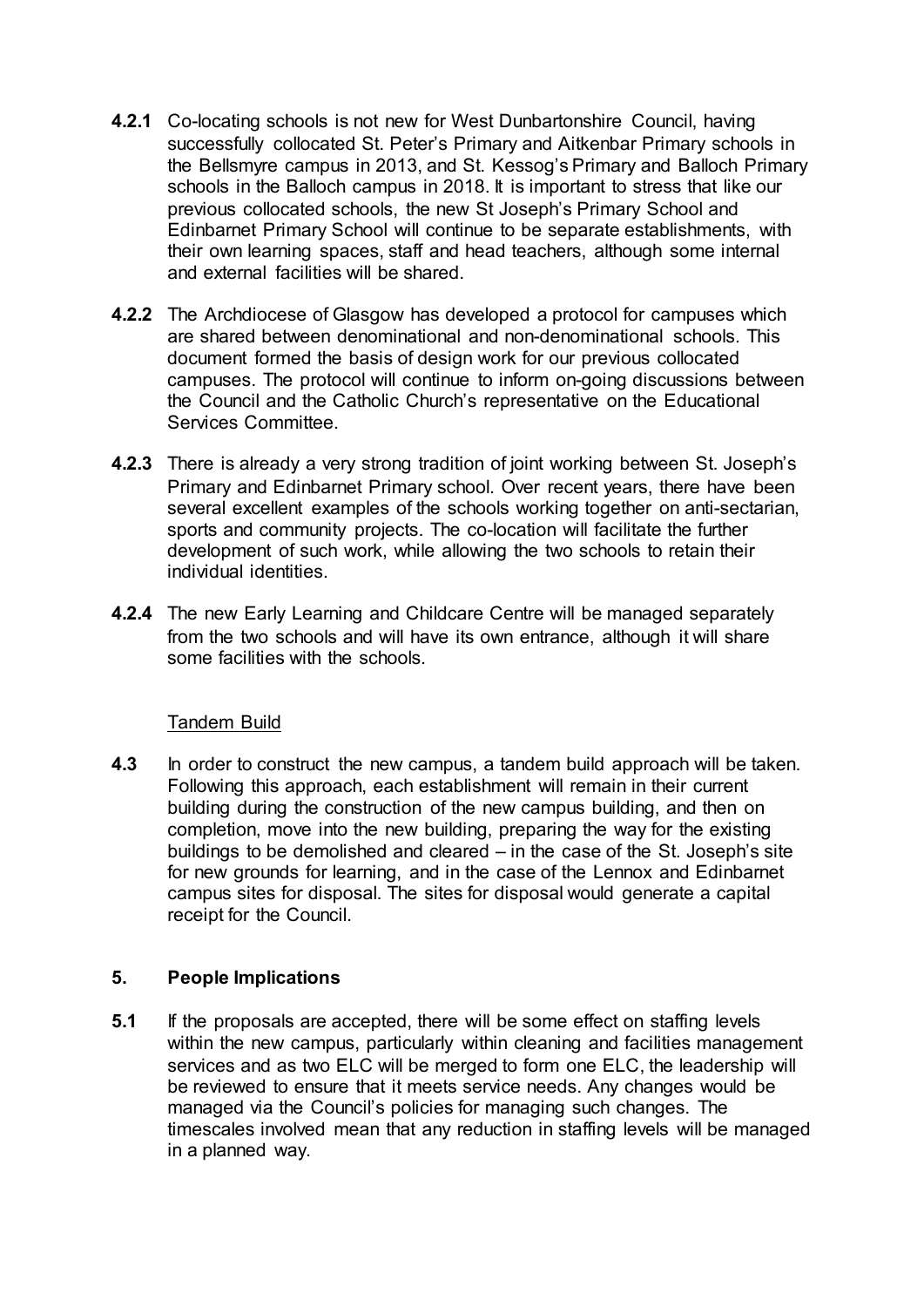# **6. Financial Implications**

**6.1** There are no associated costs for undertaking the statutory consultation. Time to complete the activities would be covered by central officers.

# **7. Risk Analysis**

- **7.1** Failure to continue to regenerate the schools estate would mean that the condition of the school buildings would continue to deteriorate, leading to increased inequalities for young people and reputational damage for the Council.
- **7.2** The risks of failing to complete the project on time and within budget will be controlled via robust project management based on the Council's substantial and successful recent experience in delivering schools projects. The expertise of Hub West Co and the Scottish Futures Trust will also help to control this risk.

### **8. Equalities Impact Assessment (EIA)**

**8.1** An Equalities Impact Assessment has been undertaken for this proposal (Appendix 2).This project will improve the quality of educational experience for young people in Faifley and there are therefore no negative impacts relating to equality issues.

### **9. Consultation**

- **9.1** This project has been the subject of extensive discussion by the Strategic Asset Management Group and the Corporate Management Team as well as by Council and the Educational Services Committee.
- **9.2** Legal Services and the Section 95 Officer have been consulted on the content of this report.
- **9.3** As detailed in section 4.2 of this report and in appendix 1, consultation with all statutory consultees will be conducted on the proposals in this report in accordance with the requirements of the Schools (Consultation) (Scotland) Act 2010.

### **10. Strategic Assessment**

**10.1** The improvements in the learning environments in the new builds and other educational establishments promotes and encourages imaginative and innovative learning and teaching thereby increasing attainment and achievement. This in turn leads to the strategic objective of a strong local economy and increased employment opportunities.